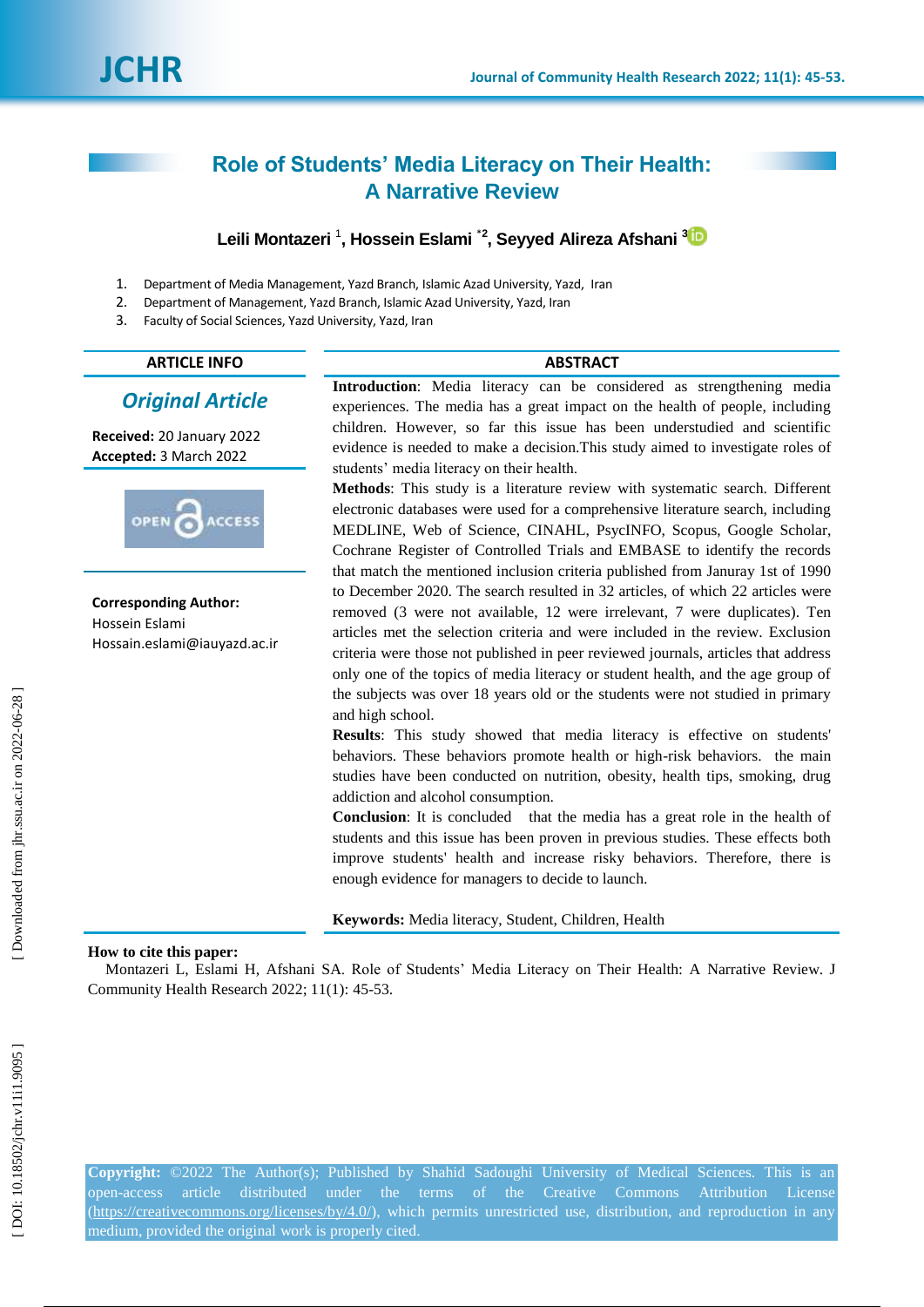### **Introduction**

From the past until now, the media has come forward with the advancement of technology(1). Today we are in the age of information explosion and in this age in the global village all the people of the planet can communicate with each other through the media(2). Every society has a degree of media literacy about health and each member of society has their own level of media literacy(3). The media are the biggest educators, especially in the field of health in today's societies(4) .

Media literacy can be considered as strengthening media experiences(5). Media literacy in a very general definition is a kind of skill -based perception based on which the types of media and their types of products can be identified and distinguished from each other(6). This type of literacy; by empowering people to understand how media works and how to make sense of them, the nature and purpose of producing media messages and the effects and techniques of various media, it takes them out of mere consumption and makes him resistant to the effects of media today(7) .

Critical health literacy can be a concept in areas related to other important structures(8). Nevertheless, the key focus is on the interaction between individuals and health information and how to use information at the individual and collective levels to achieve health -promoting outcomes(9). In general, whether with a critical approach or even without it, neither health literacy concepts nor research nor media literacy seem sufficient to explain how people view healthrelated content(10). Interpret in the mass media are not comprehensive. In the meantime, having critical thinking skills in interpreting and analyzing health -related content in the media is vital(11). The concept of health media literacy with a critical approach can be the result of combining concepts such as critical media literacy and critical health literacy(12). Conceptual development will lead to the development and application and especially critical media literacy of health and its processes in different groups (adolescents, students, adults, women, etc.)(13). Media health literacy based on a

combination of health literacy and media literacy are two basic concepts for understanding the scope and importance of media health literacy(14, 15). The concept of media health literacy is unique because it not only considers the information provided to individuals through the media to provide health guidance, but also includes the content of implicit and explicit mass media, usually by the system(15). Health products are produced, and can be health promoters, as well. But the priority is that media health literacy must take a critical approach(16). Research in this field has addressed issues such as the need for health media literacy training, health media literacy and social justice, and ways to promote health literacy in society(17) .

The need for media literacy for students who deal with all kinds of media most of the day, but this does not mean that they understand well what they see and hear. It can be said that most students do not know at all what the function of the media is and how it will affect them(18). That is why "media literacy" is so important. Of course, media is not limited to mobile phones and the Internet; But newspapers, magazines, television, and computer games all fall into the category of media, and students must face them with full awareness; In fact, media literacy is the ability to encode and decipher the symbols in the media and analyze them(19). Since adolescents are among the groups in society that are most affected by the media in the field of health, given the importance of the issue and the extraordinary role of the media in adolescent health and in order to respond and identify the dimensions and components of media health literacy . The purpose of this study was to review the effect of media literacy on students' health.

#### **Methods**

This study was a narrative review. Different electronic databases were used for a comprehensive literature search, including MEDLINE, Web of Science, Scopus, Google Scholar, CINAHL, PsycINFO, Cochrane Register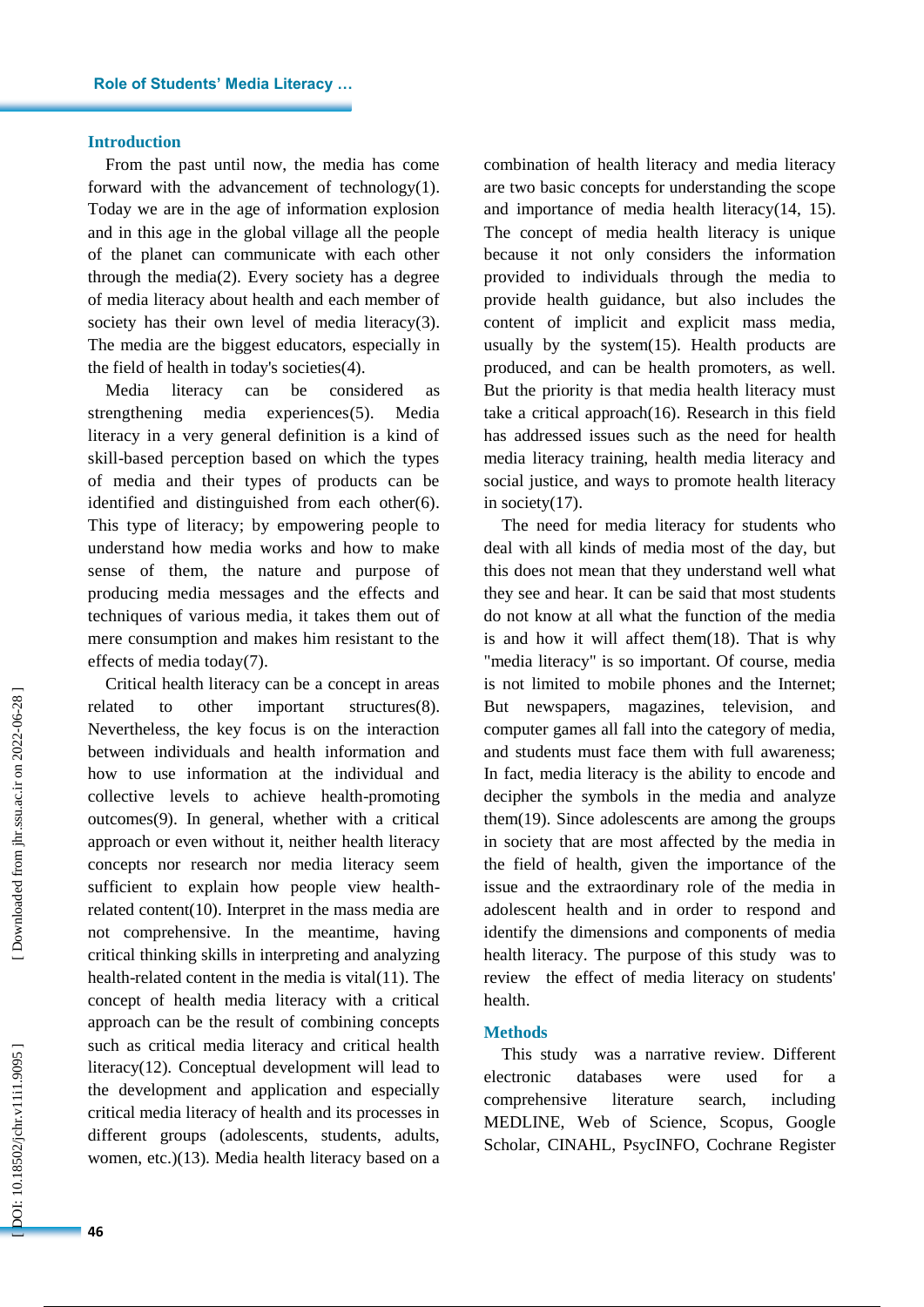of Controlled Trials and EMBASE to identify the records that match the mentioned inclusion criteria.

Articles must meet the following conditions to be included:

Articles should be published between January 1 st 1990 and end of December 2020.

 Articles should be peer reviewed and available through public search.

 Articles should be about health of students and media literacy.

Exclusion criteria are including:

 Mansucripts those not published in peer reviewed journals (such as grey literature)

 Articles that address only one of the topics of media literacy or student health.

• The age group of the subjects was over 18 years old or the students were not studied in primary and high school.

• The language of publication of the article was other than Persian or English.

The full text of the article is not available.

All articles are covered with different methods such as quantitative, qualitative, and mix methods. The main search terms were 'media literacy, 'students, and 'health. Four types of data were extracted from the qualified studies including authors, year, findings, and roles of media literacy on health determinants. Studies were included in the literature reviews those were published in peer review journals in Farsi or English languages. In the selection process were participated three authors and an Endnote software was used to data extraction. The analysis was conducted by narrative format. The search resulted in 32 articles, of which 22 articles were removed (3 were not available, 12 were irrelevant, 7 were duplicates). Ten articles met the selection criteria and were included in the review. The flow digram of selection is shown in Figure 1.

## **Results**

In the review, ten articles were found that their characteristics are shown in Table 1.



**Figure 1 .** Flow diagram for included articles in review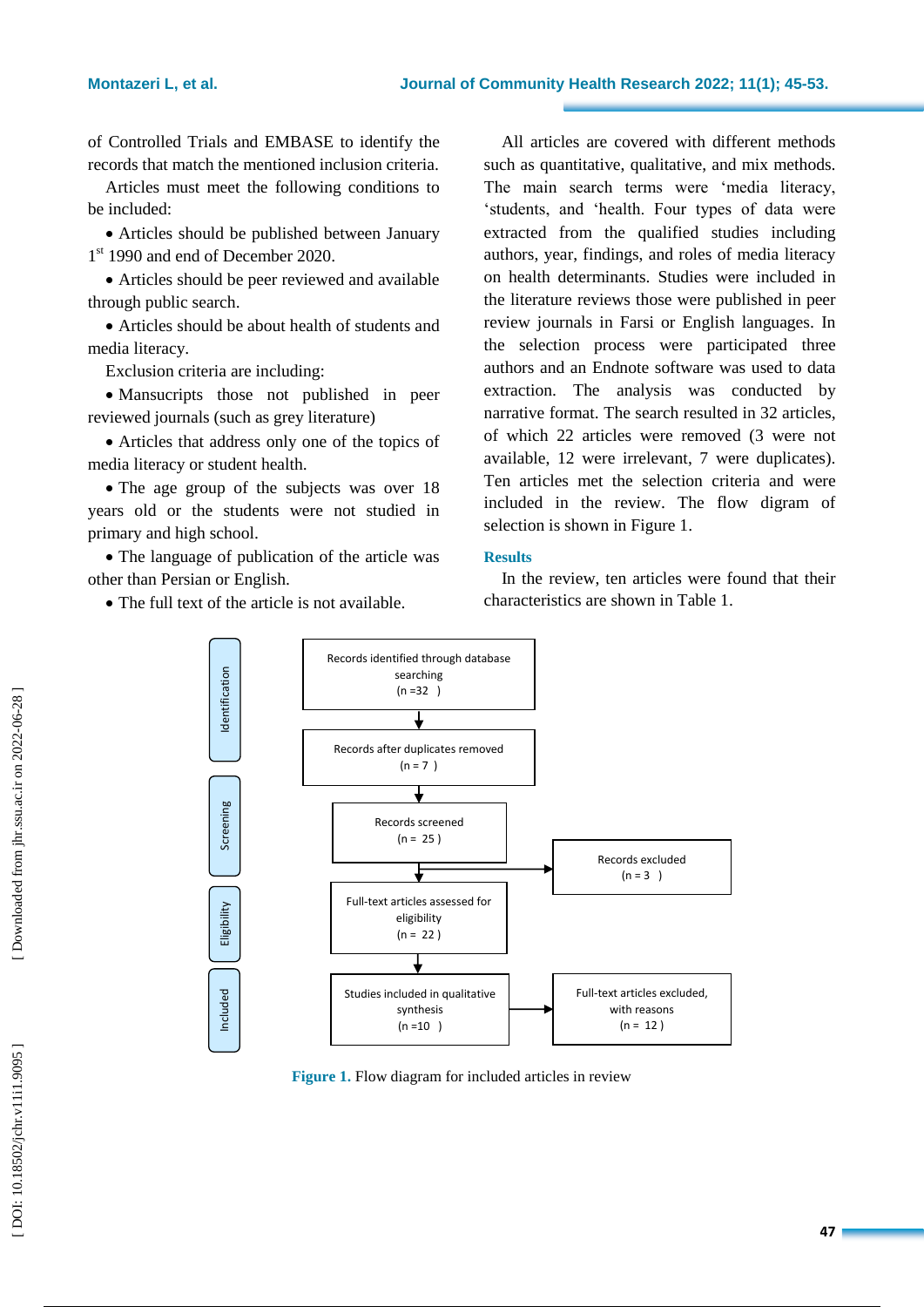| <b>Table 1.</b> Charachtristics of reviewed articles |
|------------------------------------------------------|
|------------------------------------------------------|

| <b>Authors</b>                | Year | <b>Finding</b>                                                                                                                                                                                                                                                                                                                                                                                                                | Role of media<br>literacy on health<br>determinants |
|-------------------------------|------|-------------------------------------------------------------------------------------------------------------------------------------------------------------------------------------------------------------------------------------------------------------------------------------------------------------------------------------------------------------------------------------------------------------------------------|-----------------------------------------------------|
| Kes et al., 2020<br>(20)      | 2020 | It was found in this study that the media literacy of obese students<br>was at a medium level, and that media literacy affected their<br>attitudes and beliefs regarding obesity.                                                                                                                                                                                                                                             | Obesity                                             |
| Yang z.C., et al.<br>2020(21) | 2020 | Moreover, students with lower MM media literacy were more<br>likely to be dietary supplement users, to take dietary supplement<br>more frequently, and to have higher intentions for future frequent<br>dietary supplement use. Finally, those who placed extreme<br>importance on health were more likely to take dietary supplement<br>frequently and have higher intentions for future frequent dietary<br>supplement use. | Using dietary<br>supplement                         |
| Nordheim et al.<br>(22)       | 2019 | When interpreting the skill to request relevant information as<br>expressing students' proficiency in critical appraisal of health<br>claims, It was found that only students with very high proficiency<br>in science possessed that skill.                                                                                                                                                                                  | Appraising health<br>claims                         |
| Nurjanah et al. (23)          | 2017 | They were very easy to access online health information but had<br>difficulties to evaluate the right and trusted health information.                                                                                                                                                                                                                                                                                         | Appraising health<br>claims                         |
| Bier et al. $(24)$            | 2016 | Smoking media literacy levels for middle school students were<br>similar to those of high school students in earlier studies.                                                                                                                                                                                                                                                                                                 | Smoking                                             |
| Gordon et al. (25)            | 2016 | The program significantly increased media literacy skills and<br>understanding of persuasive intent. An Australian alcohol media<br>literacy program for upper-primary school children appears<br>feasible, and has potential to lead to measurable outcomes.                                                                                                                                                                 | Alcohol<br>consumption                              |
| Draper et al. (26)            | 2015 | Participants significantly increased their: preferences for non-<br>alcohol-related advertisements, ability to identify advertising<br>techniques, media deconstruction skills, negative opinions about<br>drinking and smoking behaviors, and significantly decreased their<br>positive perceptions of cigarette and alcohol content in<br>advertising.                                                                      | Alcohol and drug<br>addiction                       |
| Primack et al. (27)           | 2014 | A school-based media literacy curriculum is more effective than a<br>standard educational program in teaching media literacy and<br>improving perceptions of the true prevalence of smoking among<br>adolescents.                                                                                                                                                                                                             | Smoking                                             |
| Page et al. (28)              | 2010 | The association of SML with reduced smoking suggests the need<br>for further research involving SML, including the testing of media<br>literacy training interventions, in Vietnamese adolescents and also<br>other populations of adolescents.                                                                                                                                                                               | Smoking                                             |
| Primack et al. (29)           | 2009 | High smoking media literacy is independently associated with<br>lower odds of smoking.                                                                                                                                                                                                                                                                                                                                        | Alcohol and drug<br>addiction                       |

**Smoking:** It was found in the literature review that media literacy is effective on students' smoking. If effective media programs are designed to address the dangers of smoking, it will reduce smoking among students. It was also found that negative media patterns promoting smoking would increase students' smoking.

**Alcoholism:** The reviewed studies showed that the design of interventions to reduce alcohol and drug use is also effective in changing students' behavior. They recommended that programs should be flexible, informative, engaging, age relevant and engaging.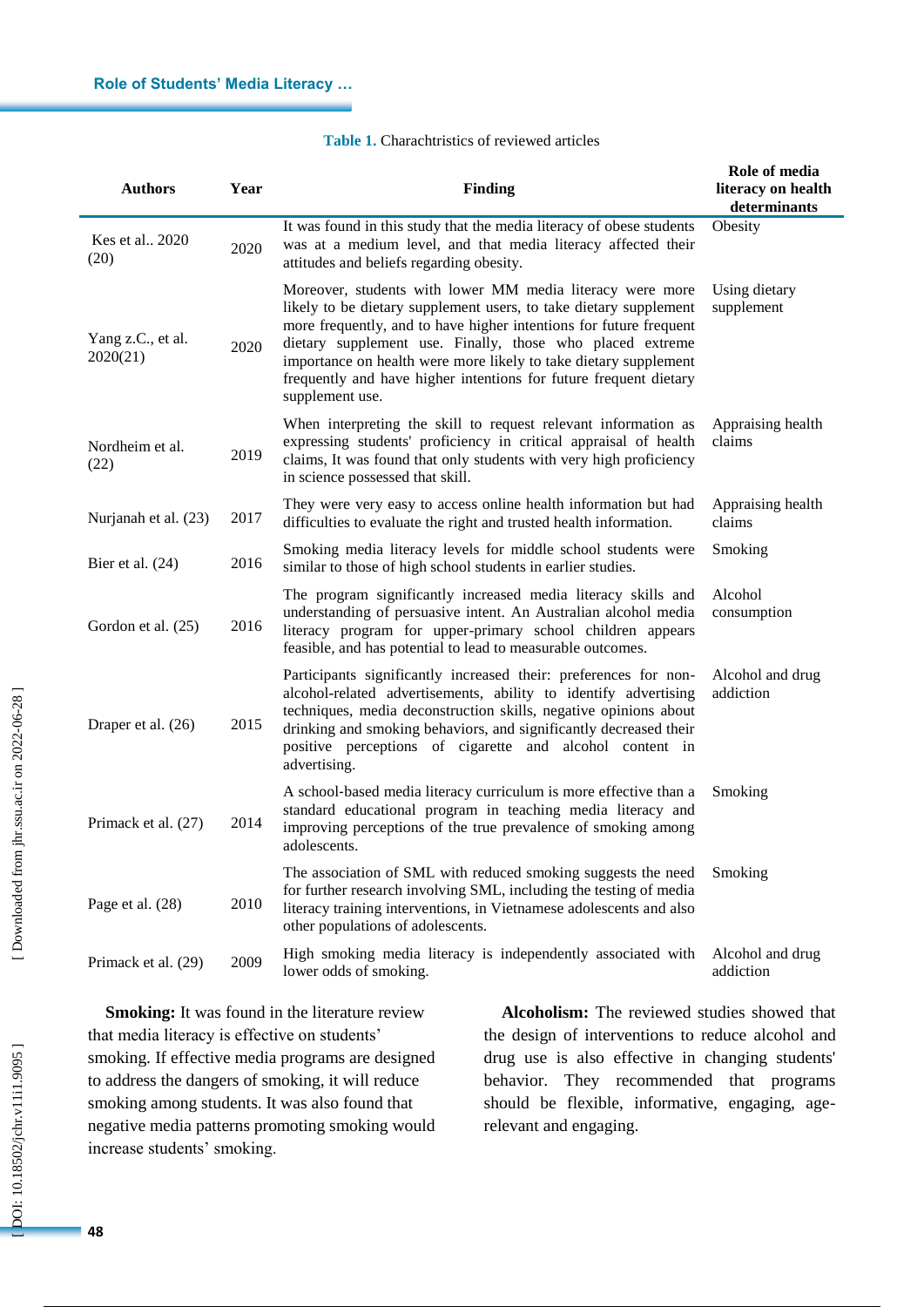**Obesity:** One article found that the media literacy of obese children was moderate. This article suggests that the visual media should broadcast short educational videos at regular intervals on obesity prevention. Another article found that students with less media literacy used more dietary supplements at shorter intervals. It was also found that people with less media literacy are more likely to consume more of these drugs in Taiwan in the future.

**Appraising health claims:** Another article found that students with more media literacy were more likely to research health -related topics and use credible sources. Therefore, it is suggested that different resources be used for research for the use of students. On the other hand, students with less media literacy had difficulty in distinguishing right from wrong, and it was suggested that students' media literacy be increased through social media, and that capacity building be done in this regard.

## **Discussion**

This study showed that as media literacy increases, students' positive behaviors that lead to better health increase. On the other hand, low media literacy has shown to be riskier behaviors by students. In other words, students who engage in high -risk behaviors, such as smoking, have moderate to low media literacy. Therefore, it can be said that media literacy education can be a useful strategy to promote students' health. In the past, more theoretical evidence was presented to prove this point, and fewer programs were evaluated. However, this literature review shows the importance of media literacy education by examining the evaluations of interventions in this regard(30). In this review, we used peer -reviewed articles to examine the impact of media literacy education on students' health. Due to the novelty of this topic, there were few articles in this regard to be reviewed. Therefore, the literature review was done with ten articles. The greatest emphasis in this study was on the determinants of students' health that has been affected by media literacy.

Health professionals have used a variety of strategies to regulate the effect of media on

health(21, 31 -33). These include legislation on media content, reducing children's access to media, and forcing social networks to set specific rules for children. However, media literacy training seems to be essential, especially in the last twenty years(34 -38) .

Our study showed that media literacy had a reverse association with obesity of students. Studies have discovered that the pervasiveness of stoutness among college understudies is expanding for such reasons as an expansion in the utilization of inexpensive food type prepared meals, missing dinners, an expansion in physical and passionate stressors, insufficient actual work, and investing the greater part of their free energy(14, 20, 39 -42). Corpulence causes cardiovascular sickness, diabetes, hypertension, illnesses of the musculoskeletal framework, and a few kinds of malignant growth, making youngsters helpless to these infections or making them strike prior, consequently lessening the nature of life. In expansion, stoutness can likewise cause psychosocial issues, for example, a deficiency of confidence, despondency, or a withdrawal from social relations. Consequently, anticipation of stoutness in youngsters is significant to make a solid age of youngsters and grown-ups(43-48).

Other finding of our study was role of media literacy on tobacco, drug, and alcohol prevention. Since the improvement of these projects, notwithstanding, the methodology of 'media literacy' as an anti -tobacco device has been suggested by associations, for example, the American Academy of Pediatrics, the Centers for Disease Control and Prevention and the Office of National Drug Control Policy(22, 49-51). These proposals have been a result of the revelation that media introduction to smoking contributes emphatically to commencement of juvenile smoking, regardless of whether that presentation happens in account settings, for example, films or in powerful settings, for example, publicizing and advancement(52 -59). Albeit one technique for decreasing young adult smoking is lessening presentation to media portrayal of smoking, it isn't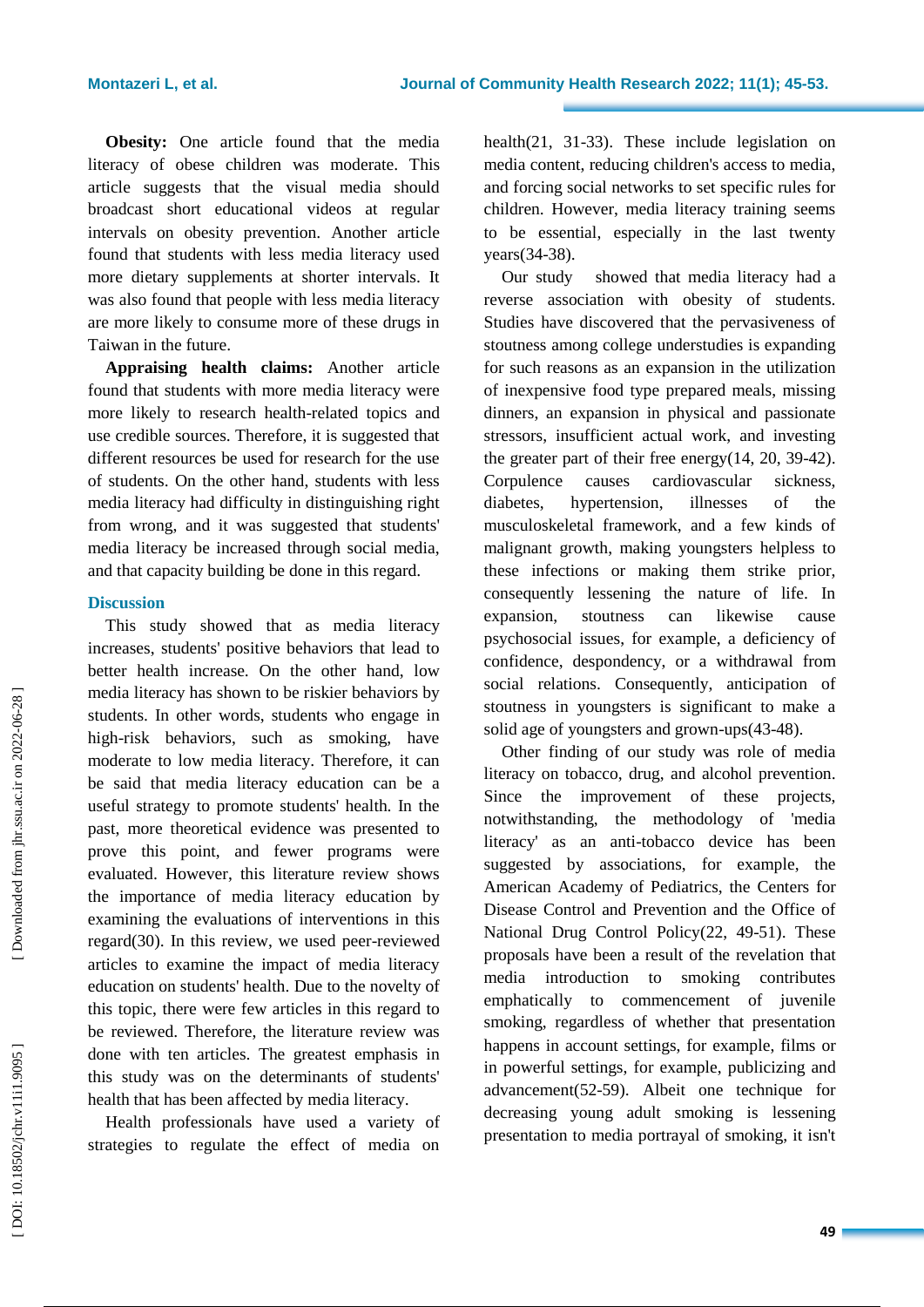generally conceivable as well as achievable to do this(60 -68) .

Many researchers agree that the media is the greatest educator in today's society(69). A person today spends a lot of time using the media. Therefore, the content of these media should be considered in various fields, especially health. Improving media literacy means that people are aware of how to get the positives from the media and identify the negatives as well. The impact of the media and how the concept of media literacy can reduce the negative effects of the media should be considered in matters related to health such as nutrition, drugs, stress, etc. For example, poor diet can have long -term effects on people's health.

In general, media literacy has a great impact on students' behavior. These behaviors will manifest themselves in society as a collective behavior and lifestyle. Given the life expectancy of students, they will live in the community for many years, so investing in media literacy can be invaluable. To promote media literacy for student health can suggest teaching students to evaluate and analyze media, Introducing correct and valid information and content to students, teaching about the function of the media and its effect on health, and encouraging students to participate in the creation of appropriate content for the media as well as the media.

#### **Conclusion**

This study showed that media literacy has a effect on students' behaviors ( promote health or high -risk behaviors the main studies have been conducted on nutrition, obesity, health tips, smoking, drug addiction and alcohol consumption .

It is suggested that policy makers and decision makers increase their media literacy to prevent social harm among students. Also, through attractive media programs, reduce their risky behaviors and identify alternatives. It seems that due to the emergence of this issue, more research is needed in this regard.

## **Acknowledgments**

The authors sincerely thank those who cooperated in conducting this study. The study was conducted by the ethical guidelines of the declaration of Helsinki.

#### **Conflict of interest**

Authors declare no conflict of interest.

## **Author Contributions**

Conceptualization, L . M.; methodology, L.M., H.E. and A.A.; formal analysis, L.M.; writingoriginal draft preparation, L . M.; writing —review and editing, H . E.; review, A . A. All authors have read and agreed to the published version of the manuscript.

#### **References**

- 1.Campos I. Not too young to learn about the news: Best formats to educate about journalism in digital platforms. International Journal of Child -Computer Interaction. 2021;27.
- 2.Datu JAD, Ping Wong GS, Rubie -Davies C. Can kindness promote media literacy skills, self -esteem, and social selfefficacy among selected female secondary school students? An intervention study. Computers and Education. 2021;161.
- 3.Abdulai AF, Tiffere AH, Adam F, et al. COVID -19 information -related digital literacy among online health consumers in a low -income country. International Journal of Medical Informatics. 2021;145.
- 4.Manca S, Bocconi S, Gleason B. el al: A glocal approach to the development of social media literacy. Computers and Education. 2021;160.
- 5.Bombardelli O. Digital Citizenship and Life Long Learning. Advances in Intelligent Systems and Computing2021. p. 817 -26.
- 6.Ho KHM, Smith GD. A discursive paper on the importance of health literacy among foreign domestic workers during outbreaks of communicable diseases. Journal of Clinical Nursing. 2020;29(23 -24):4827 -33.
- 7.McKenna VB, Sixsmith J, Barry MM. The relevance of context in understanding health literacy skills: Findings from a qualitative study. Health Expectations. 2017;20(5):1049 -60.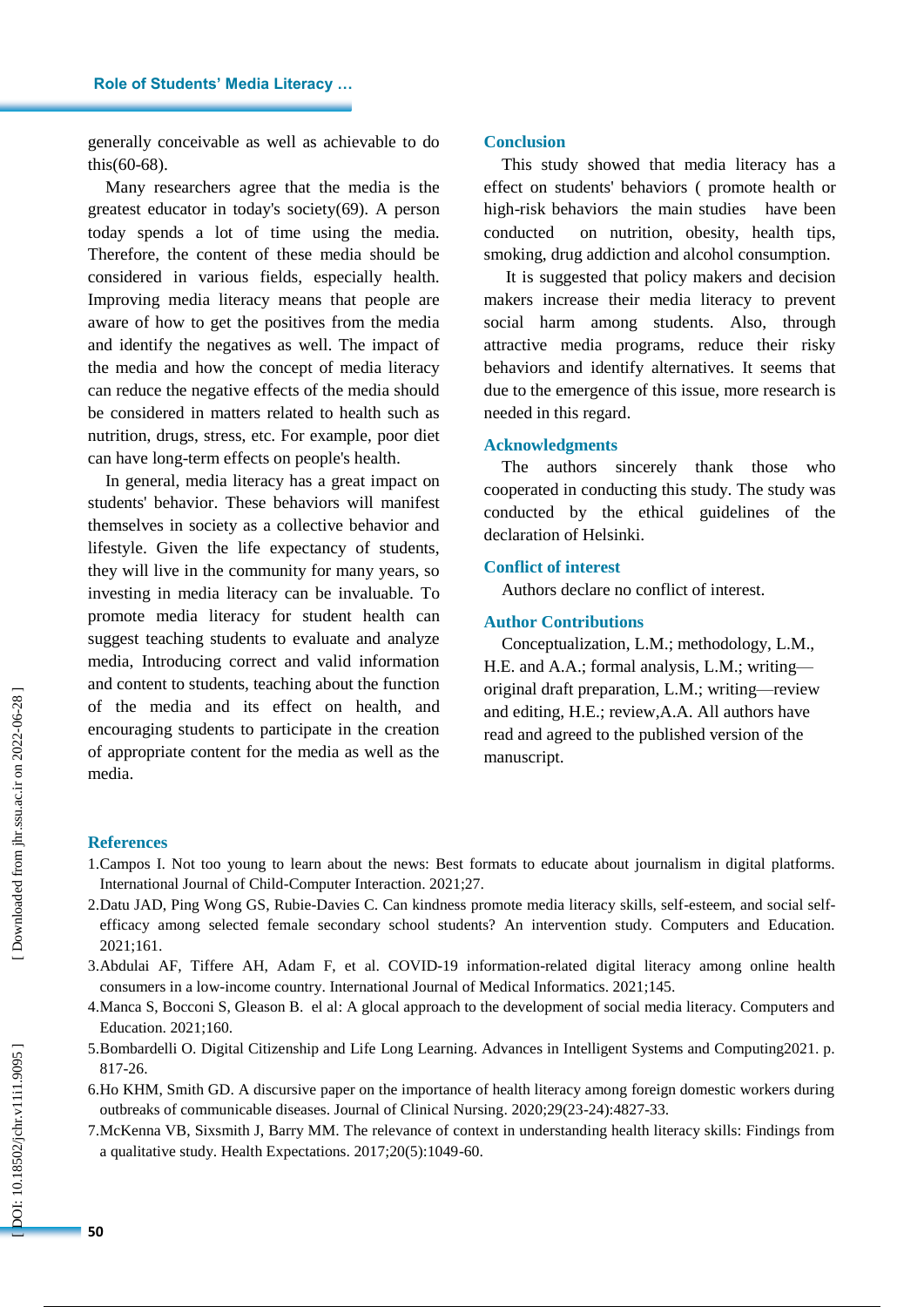- 8.Ray AE, Greene K, Pristavec T et al. Exploring indicators of engagement in online learning as applied to adolescent health prevention: a pilot study of REAL media. Educational Technology Research and Development. 2020;68(6):3143 -63.
- 9.Joshi GC, Paul M, Kalita BK, et al. Mapping the social landscape through social media. Journal of Information Science. 2020;46(6):776 -89.
- 10. Rohlfing KJ, Müller -Brauers C. Introduction to international perspectives on digital media and early literacy. International Perspectives on Digital Media and Early Literacy: The Impact of Digital Devices on Learning, Language Acquisition and Social Interaction2020. p. 1 -4.
- 11. Aiman U, Hasyda S, Uslan. The influence of process oriented guided inquiry learning (POGIL) model assisted by realia media to improve scientific literacy and critical thinking skill of primary school students. European Journal of Educational Research. 2020;9(4):1635 -47.
- 12. Chaparro -Escudero M, Espinar -Medina L, El Mohammadiane -Tarbift Á. Non -formal education in Media Literacy and the qualitative results performance indicators. Research applied to the Press Reading and Media Literacy Promotion Plan in Andalucía. Estudios Sobre el Mensaje Periodistico. 2020;26(4):1353 -69.
- 13. Nugraha MA, Banglali NP, Abraham J. Insights on media literacy and social engineering vulnerability predictors: Lifelong learning gravity. Cypriot Journal of Educational Sciences. 2020;15(5):955 -75.
- 14. Li X, Liu Q. Social media use, eHealth literacy, disease knowledge, and preventive behaviors in the COVID -19 pandemic: Cross -sectional study on chinese netizens. Journal of Medical Internet Research. 2020;22(10).
- 15. Scharrer E, Warren S, Olson C, et al. Early adolescents' views of media ratings in the context of a media literacy program in the U.S. Journal of Children and Media. 2020;14(4):422 -37.
- 16. Tugtekin EB, Koc M. Understanding the relationship between new media literacy, communication skills, and democratic tendency: Model development and testing. New Media and Society. 2020;22(10):1922 -41.
- 17. Dore RA, Logan J, Lin TJ. Characteristics of Children's Media Use and Gains in Language and Literacy Skills. Frontiers in Psychology. 2020;11.
- 18. Murphy C, Gardoni P. Assessing capability instead of achieved functionings in risk analysis. Journal of Risk Research. 2010;13(2):137 -47.
- 19. Hobbs R. Media literacy in action: Questioning the media: Rowman & Littlefield Publishers; 2021.
- 20. Kes D, Aydin Yildirim T. The Relation between Levels of Media Literacy and Attitudes and Beliefs Concerning Obesity in University Students. Social Work in Public Health. 2020;35(8):645 -54.
- 21. Yang SC, Hsu WC, Chiang CH. The associations among individual factors, media literacy, and dietary supplement use among college students: Cross -sectional study. Journal of Medical Internet Research. 2020;22(8).
- 22. Nordheim LV, Pettersen KS, Espehaug B, et al. Lower secondary school students' scientific literacy and their proficiency in identifying and appraising health claims in news media: A secondary analysis using large-scale survey data. BMJ Open. 2019;9(10).
- 23 . Nurjanah, Soenaryati S, Rachmani E. Media use behavior and health literacy on high school students in Semarang. Advanced Science Letters. 2017;23(4):3493 -6.
- 24. Bier MC, Zwarun L, Sherblom SA. Evidence of the Value of the Smoking Media Literacy Framework for Middle School Students. Journal of School Health. 2016;86(10):717 -25.
- 25. Gordon CS, Jones SC, Kervin L,et al. Empowering students to respond to alcohol advertisements: Results from a pilot study of an Australian media literacy intervention. Australian and New Zealand Journal of Public Health. 2016;40(3):231 -2.
- 26. Draper M, Appregilio S, Kramer A et al. Educational intervention/case study: Implementing an elementary-level, classroom-based media literacy education program for academically at-risk middle-school students in the nonclassroom setting. Journal of Alcohol and Drug Education. 2015;59(2):12 -24.
- 27. Primack BA, Douglas EL, Land SR. Comparison of Media Literacy and Usual Education to Prevent Tobacco Use: A Cluster -Randomized Trial. Journal of School Health. 2014;84(2):106 -15.
- 28. Page RM, Huong NT, Chi HK, Tien TQ. Smoking Media Literacy in Vietnamese Adolescents. Journal of School Health. 2011;81(1):34 -41.
- 29. Primack BA, Sidani J, Carroll MV, Fine MJ. Associations between smoking and media literacy in college students. Journal of Health Communication. 2009;14(6):541 -55.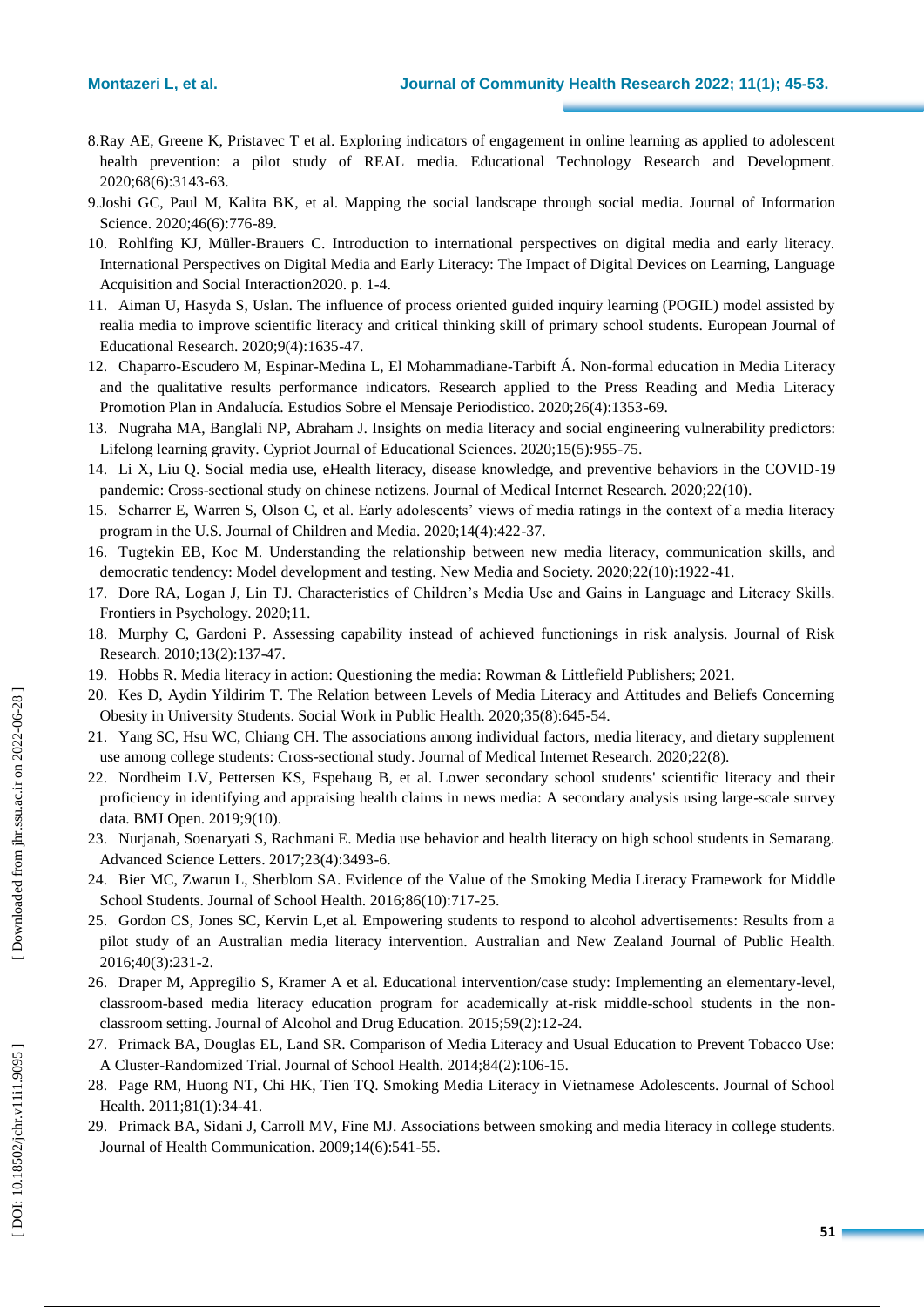#### **Role of Students' Media Literacy …**

- 30. Bulger M, Davison P. The promises, challenges, and futures of media literacy. Journal of Media Literacy Education. 2018;10(1):1 -21.
- 31. Tully M, Vraga EK, Bode L. Designing and Testing News Literacy Messages for Social Media. Mass Communication and Society. 2020;23(1):22 -46.
- 32. Truman E, Elliott C. Health -promoting skills for children: Evaluating the influence of a media literacy and food marketing intervention. Health Education Journal. 2020;79(4):431 -45.
- 33. Truman E, Bischoff M, Elliott C. Which literacy for health promotion: health, food, nutrition or media? Health promotion international. 2020;35(2):432 -44.
- 34. Smith JA, Merlino A, Christie B, et al. Using social media in health literacy research: A promising example involving Facebook with young Aboriginal and Torres Strait Islander males from the Top End of the Northern Territory. Health Promotion Journal of Australia. 2020.
- 35. Sharma MK, Anand N, Vishwakarma A, et al. Mental health issues mediate social media use in rumors: Implication for media based mental health literacy. Asian Journal of Psychiatry. 2020;53.
- 36. Scull TM, Malik CV, Morrison A, et al. Study protocol for a randomized controlled trial to evaluate a web -based comprehensive sexual health and media literacy education program for high school students. Trials. 2020;21(1).
- 37. Rommer D, Majerova J, Machova V. Repeated covid -19 pandemic -related media consumption: Minimizing sharing of nonsensical misinformation through health literacy and critical thinking. Linguistic and Philosophical Investigations. 2020;19:107 -13.
- 38. Park H, Kim HS, Park HW. A Scientometric Study of Digital Literacy, ICT Literacy, Information Literacy, and Media Literacy. Journal of Data and Information Science. 2020.
- 39. Naderer B. Advertising Unhealthy Food to Children: on the Importance of Regulations, Parenting Styles, and Media Literacy. Current Addiction Reports. 2020.
- 40. Musso M, Pinna R, Trombin M, Carrus PP, editors. Social Media to Improve Health Promotion and Health Literacy for Patients Engagement. Lecture Notes in Information Systems and Organisation; 2020.
- 41. Mingoia J, Hutchinson AD, Gleaves DH, et al. Does Better Media Literacy Protect Against the Desire for Tanned Skin and Propensity for Making Appearance Comparisons? Social Media and Society. 2020;6(1).
- 42. Leung AYM, Molassiotis A, Zhang J, et al. Dementia literacy in the greater bay area, China: Identifying the at -risk population and the preferred types of mass media for receiving dementia information. International Journal of Environmental Research and Public Health. 2020;17(7).
- 43. Greene K, Ray AE, Choi HJ, et al. Short term effects of the REAL media e -learning media literacy substance prevention curriculum: An RCT of adolescents disseminated through a community organization. Drug and Alcohol Dependence. 2020;214.
- 44. Gordon CS, Rodgers RF, Slater AE,et al. A cluster randomized controlled trial of the SoMe social media literacy body image and wellbeing program for adolescent boys and girls: Study protocol. Body Image. 2020;33:27 -37.
- 45. Bopp T, Stellefson M. Practical and ethical considerations for schools using social media to promote physical literacy in youth. International Journal of Environmental Research and Public Health. 2020;17(4).
- 46. Austin EW, Austin BW, Kaiser CK. Effects of Family -Centered Media Literacy Training on Family Nutrition Outcomes. Prevention Science. 2020;21(3):308 -18.
- 47. Austin EW, Austin B, Kaiser CK, et al. A Media Literacy -Based Nutrition Program Fosters Parent -Child Food Marketing Discussions, Improves Home Food Environment, and Youth Consumption of Fruits and Vegetables. Childhood Obesity. 2020;16(S1):S33 -S43.
- 48. Shinta AD, Salleh MAM, Ali MNS. Analysis of the moderating effect of media literacy on cervical cancer preventive behaviours. Jurnal Komunikasi: Malaysian Journal of Communication. 2019;35(1):156 -70.
- 49. Riesmeyer C, Hauswald J, Mergen M. (Un)healthy behavior? the relationship between media literacy, nutritional behavior, and self-representation on instagram. Media and Communication. 2019;7(2 Critical Perspectives):160 -8.
- 50. Pratiwi I, Andajani K, Putra AP. Promotion of media literacy for the early childhood's parents. Indian Journal of Public Health Research and Development. 2019;10(6):1421 -4.
- 51. Oh HJ, Lee H. When Do People Verify and Share Health Rumors on Social Media? The Effects of Message Importance, Health Anxiety, and Health Literacy. Journal of Health Communication. 2019;24(11):837 -47.